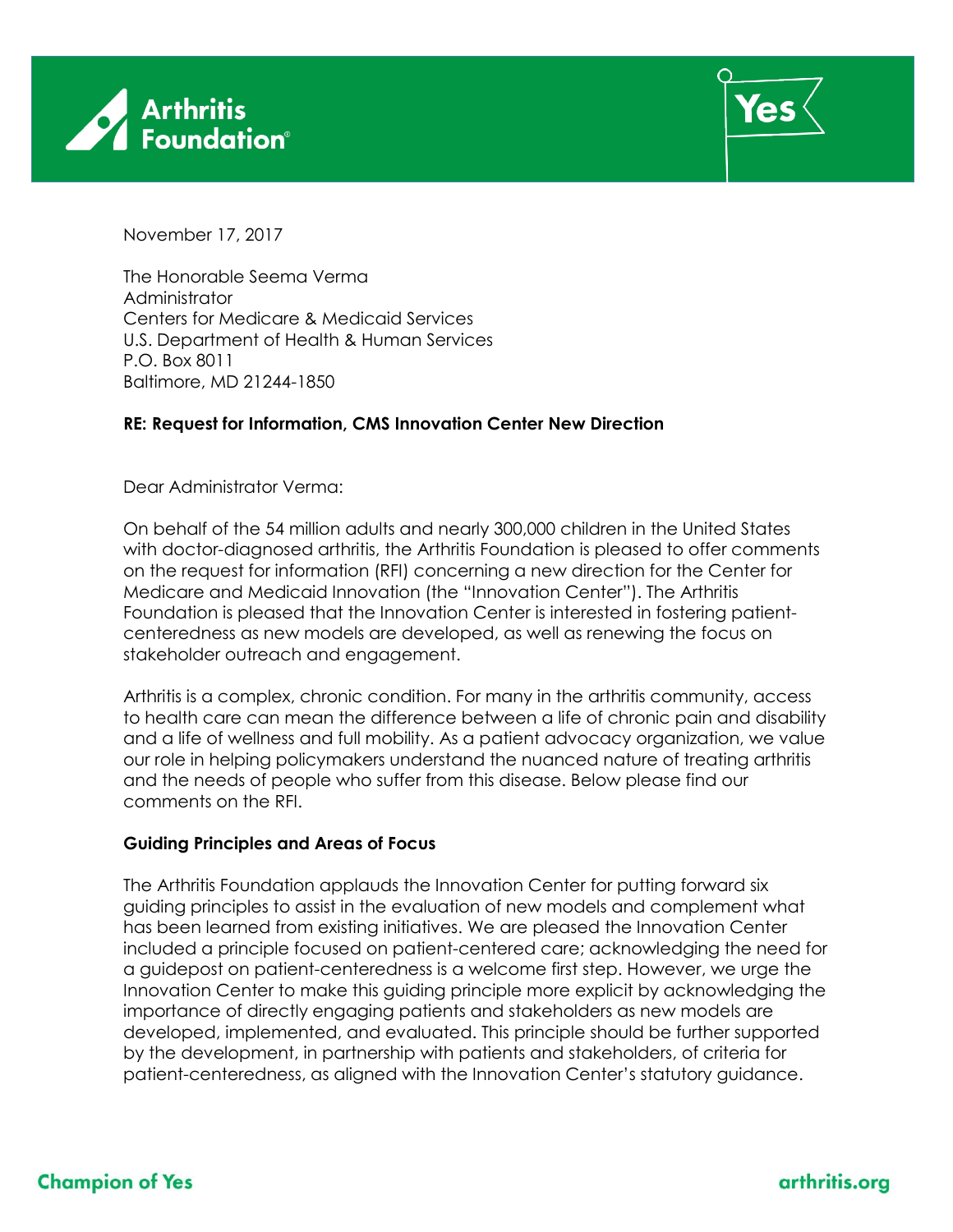



These criteria could then be used by patient and stakeholder partners to review and evaluate new models and initiatives, similar to patient-centeredness merit review criteria used in the Patient-Centered Outcomes Research Institute (PCORI) merit review process. Our goal is that the Innovation Center will make patientcenteredness criteria the cornerstone of all its work within and among Innovation Center teams for the purposes of building an infrastructure that supports broad, meaningful patient engagement. Other guiding principles would benefit from such an approach, especially in the context of gathering appropriate data and harnessing techniques for shared decision-making.

#### **Patient Protections and Notifications**

The Arthritis Foundation would also be supportive of the development of appropriate safeguards to ensure patient access to care is not jeopardized as new models are developed. As an example, in the proposed rule that cancelled the episode payment model, CMS proposed to place limits on the size of the Comprehensive Care for Joint Replacement model, acknowledging that it should be tested in only the number of hospitals necessary to attain valid, scientific results. This type of smallscale testing, as described in the guiding principles, marks a welcome return to the original intent of the Innovation Center.

Similarly, as seen in the episode payment models and the Part B drug payment model, it is critical that the Innovation Center avoid mandatory changes to how care is delivered, which affect large patient populations and could prove disruptive to the care of stable patients. Patients with chronic conditions like arthritis often depend on treatments that are tailored to their specific needs; preserving the doctor-patient relationship is critical as new models are developed. Another important safeguard is to ensure patients are fully aware when they are subject to, or are a participant in, a model demonstration with the option of opting-out of participation. We also urge the Innovation Center to consider the role of Congress in making mandatory changes to health policy.

In addition, in instances where small-scale testing of payment interventions appears successful, we agree that the model may be scaled up if it meets requirements for expansion under the Affordable Care Act (ACA). Importantly, under section 1115A of the ACA, which established the Innovation Center, the evaluation and testing of models must include an analysis of "the quality of care furnished under the model, including the measurement of patient-level outcomes and patient-centeredness criteria determined appropriate by the Secretary…". We note that such criteria have not yet been developed and encourage the Innovation Center, in concert with patient stakeholders, to identify appropriate patient-centered quality or

# **Champion of Yes**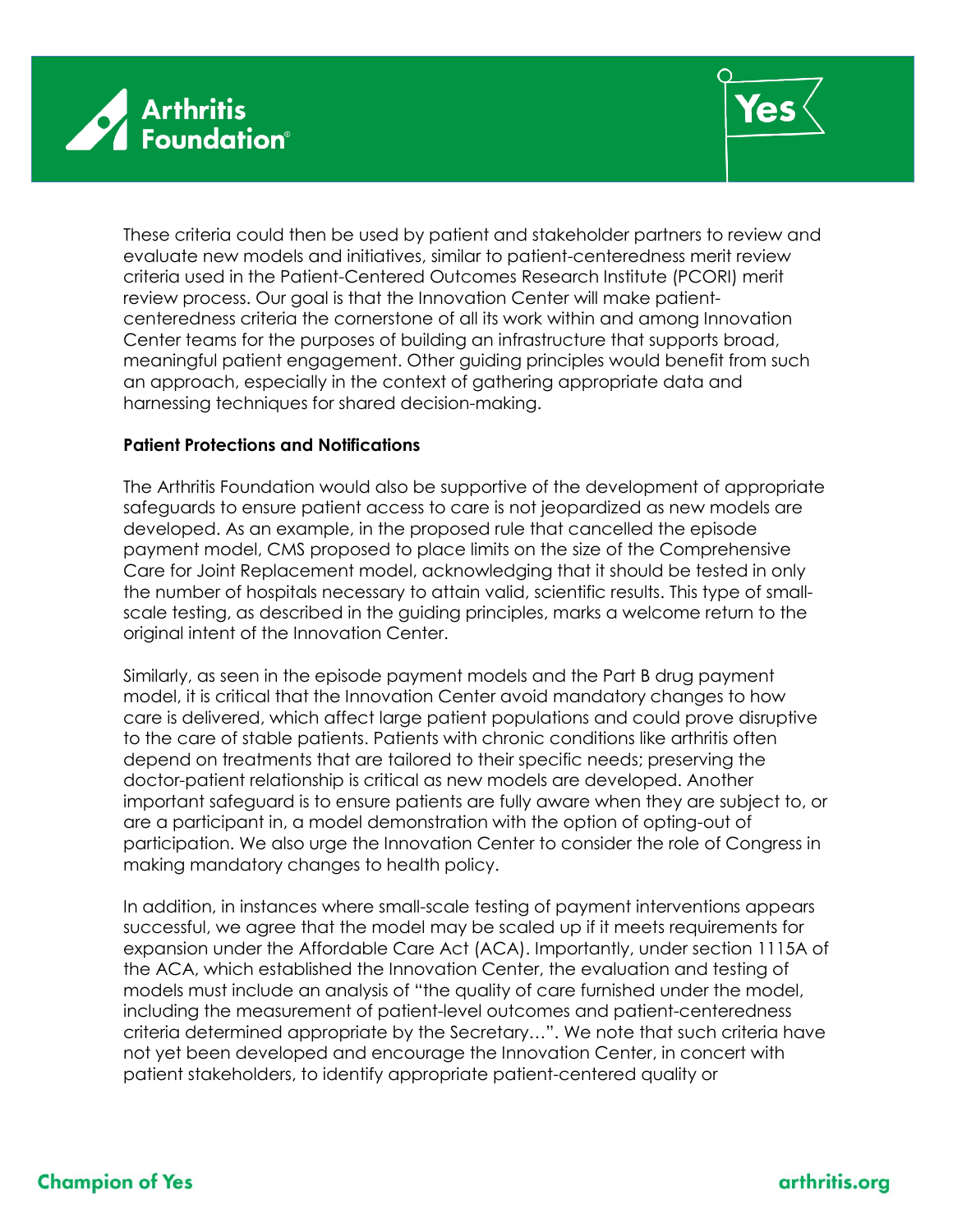



performance measures. As the largest non-profit organization representing people with arthritis, we are a primary conduit for reaching this population, and welcome the opportunity to provide the patient perspective as a new direction is charted for the Innovation Center.

#### **Patient Engagement in Model Development**

The Arthritis Foundation is pleased the Innovation Center is seeking out ways to empower patients and best serve them through more routine feedback in the development and testing of small-scale models. Over the last year, the Arthritis Foundation has built a patient engagement strategy focused on infusing the lived experience of arthritis patients into all aspects of the health care system. We support a process in which patients are part of early model development, ensuring their perspectives and values are incorporated before models are finalized and formally proposed.

To maintain ongoing patient and stakeholder engagement, we encourage the Innovation Center to create an advisory panel on patient engagement similar to the Patient-Centered Outcomes Research Institute (PCORI). The PCORI Advisory Panel on Patient Engagement allows for diverse perspectives from patients, caregivers, advocates, researchers, and other experts to prioritize research questions and model meaningful patient engagement efforts. The panel also holds public meetings and employs working groups to prioritize topics for study and the development of criteria and guidelines. This type of panel could help develop guidance on specific approaches for patient engagement in Innovation Center processes, for example during the design of evaluation survey questions. One key theme the Arthritis Foundation urges the Innovation Center to adopt is that of "upstream involvement" of patient partners, embracing the concept that it is never too early to involve patients. We urge the Innovation Center to implement a similar model of patient engagement to that of PCORI, using a variety of models and modes of patient engagement as warranted.

An example of why patient engagement is so important is the Comprehensive Care for Joint Replacement (CJR) model. A recent article in *Health Affairs* described one family's experience with the CJR bundled payment program and the lack of information provided regarding participation in the model.<sup>1</sup> As the article suggests, the trend toward these types of payment arrangements can have significant effects on provider behavior and the patient experience, creating perverse incentives that diminish, rather than improve, the quality of patient care. Two examples are in the

 $\overline{a}$ <sup>1</sup> Hoff, T. (2017). The Battle of The Bundle: Lessons From My Mother's Partial Hip Replacement. Health Affairs, 36(8), 1511-1514. https://doi.org/10.1377/hlthaff.2017.0356.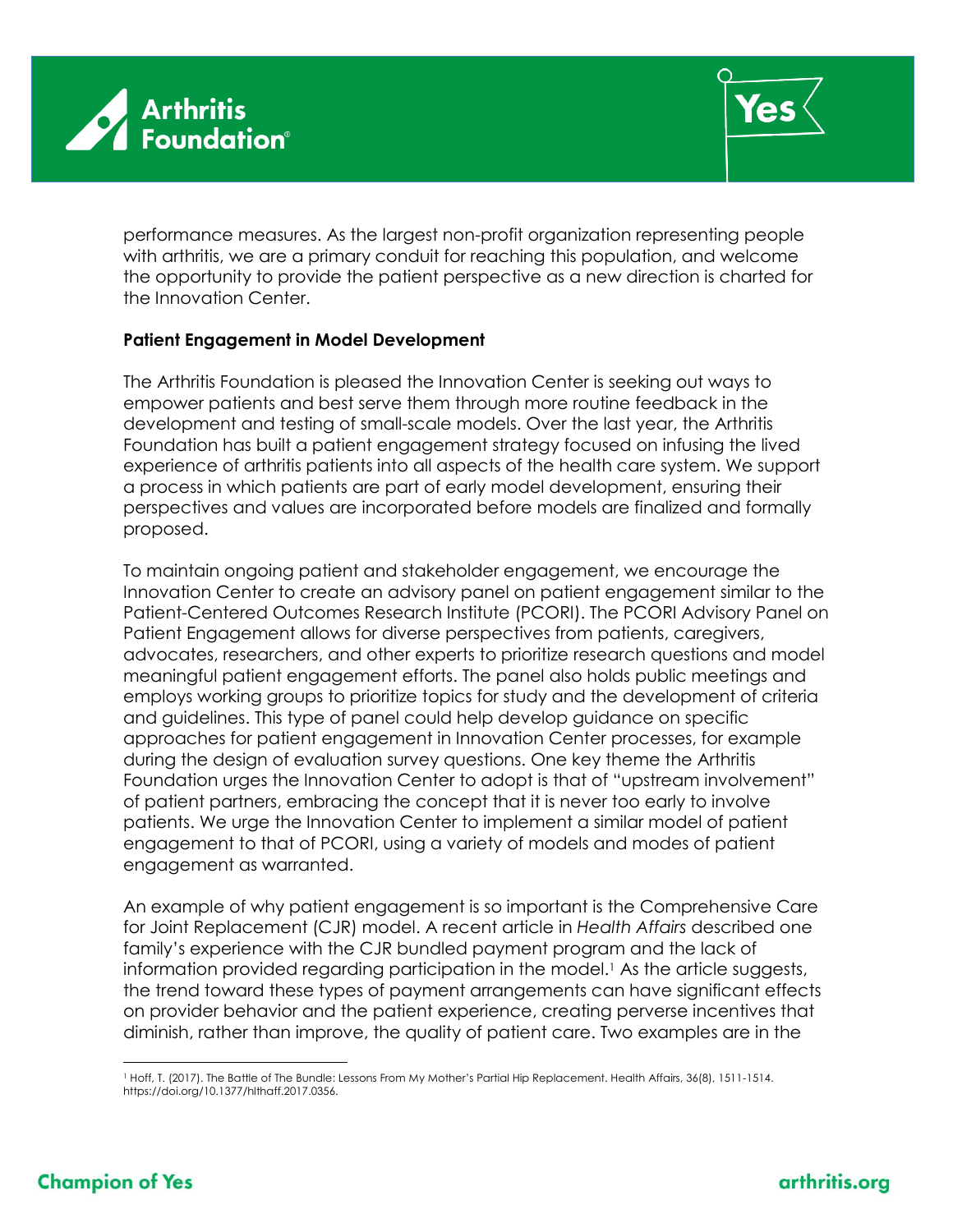



disclosure process and the timing of the bundle. If patients are notified when they first schedule their surgery, rather than when they are admitted into the hospital for surgery, they have time to learn how the program might affect their care and can plan accordingly.

Patient engagement would also ensure that the method and language used in the disclosure mirrors what resonates most with patients. On timing of the bundle, we believe the model could have greatest impact if it began before surgery, rather than upon admission to the hospital for surgery. Research shows that patients receiving physical therapy prior to joint replacement surgery have easier recoveries and better outcomes post-surgery. This could ultimately result in lower overall episodic costs, if patients require less intervention post-surgery. The Innovation Center has an opportunity to incorporate the most up-to-date research in its models and test how these findings can improve patient care and lower costs, which is the ultimate goal of the Innovation Center. We urge the Innovation Center to apply a consistent approach for patients, caregivers, and other stakeholders in the design, testing, and implementation of any new models.

With that in mind, there are also provisions in the CJR model that we believe can improve patient care and outcomes, and we encourage the Innovation Center to consider scaling those up. For example, one component of the CJR model is a waiver that eliminates the telehealth geographic and originating site requirements. The ability of patients to access telehealth services and home visits could greatly improve treatment adherence and other positive health behaviors that may result from easier access to their providers.

### **Future Model Development**

Many patient organizations have the infrastructure to collect rapid patient feedback to help inform the Innovation Center's work and ensure we are collectively meeting the needs and values that matter most to patients. For instance, last year the Arthritis Foundation launched an initiative to proactively address the challenges people with arthritis face in accessing and affording their health care treatments. The initiative also involved dozens of meetings with various stakeholders across the health care system, including the pharmaceutical industry, insurers, pharmacy benefit managers, and healthcare providers, to understand their perspectives on these issues.

Our experiences with this process have taught us the value of patients' active involvement in their own care, in the health care system in which they participate, and in research that pertains to them. There are many sectors of the healthcare system that a patient must navigate, yet all too often these sectors are not aligned.

# **Champion of Yes**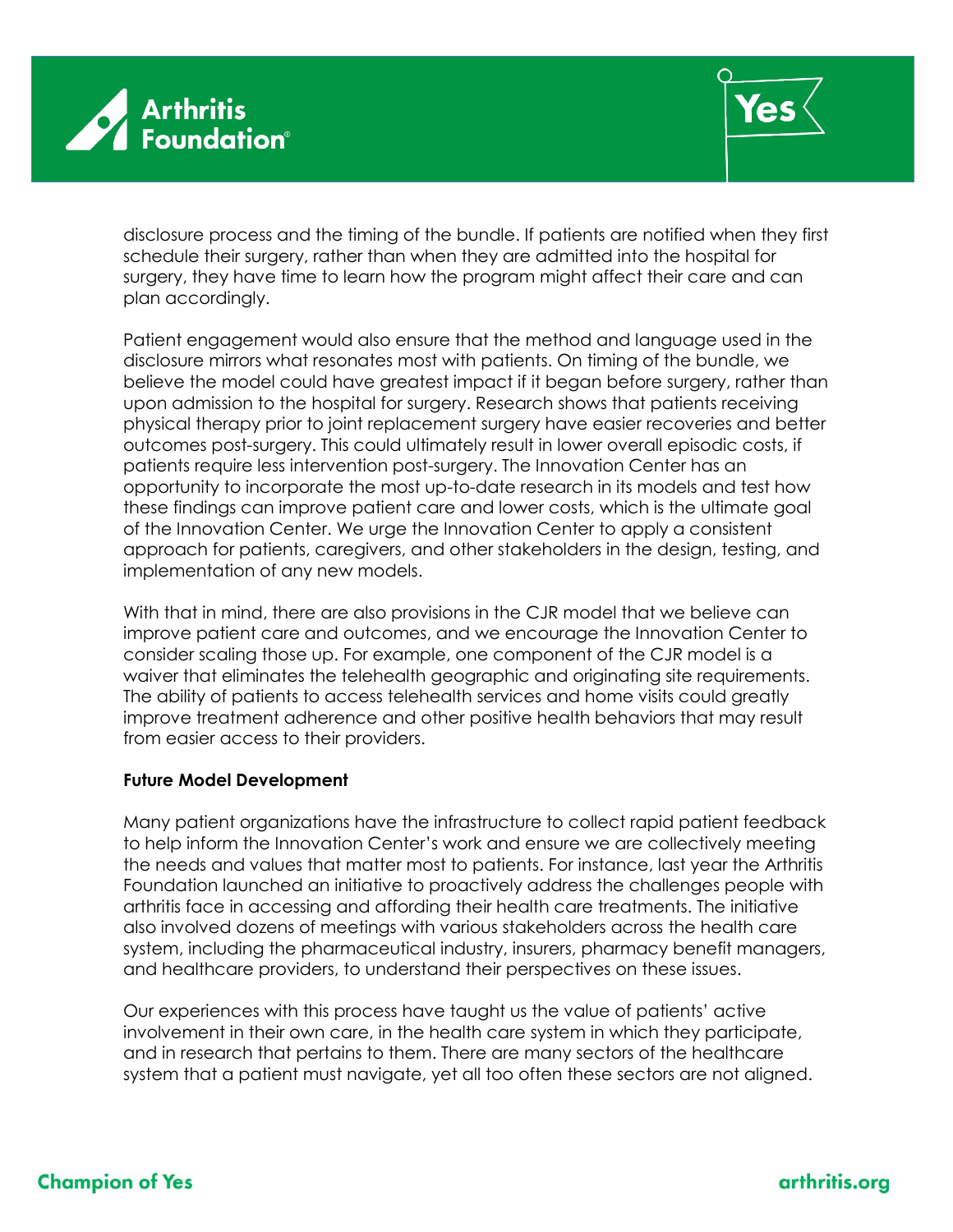



The onus is on the patient to ensure they receive the benefits and coverage they need, regardless of how sick they are or how much time it takes. We believe the Innovation Center could help to shift this paradigm and begin to make health care truly patient-centered.

Patient advocacy groups and other stakeholders are crucial partners in the design, implementation, and evaluation of new models. There are several ways in which the Arthritis Foundation can serve as a resource to the Innovation Center, including the dissemination of information about proposed models to our patients; collecting data from patients on the best ways for them to receive information about the work conducted by the Innovation Center (e.g., webinars, podcasts, and social media); and helping to identify patients to participate across aspects of the Innovation Center's processes for model development, testing, evaluating, and scaling.

Below please find several areas where we encourage future model development.

### *Addressing Chronic Pain*

Recent Arthritis Foundation surveys have indicated that chronic pain continues to be the largest arthritis-related challenge people with the disease face. Chronic pain continues to gain attention across the federal government as the number of people who suffer from chronic and acute pain associated with chronic conditions increases.

For people with osteoarthritis (OA), there is currently no disease modifying therapy to treat the disease. Current therapies, including pain management, improved nutrition, and exercise can have a significant impact in relieving symptoms of OA. As an example, studies have shown that a combination of weight loss and exercise can significantly improve physical function among patients with osteoarthritis of the knee.<sup>2</sup> Such therapies can not only reduce pain, but also lead to improved knee stability, reduction in the use of opioid medications, and a delay or even avoidance of surgery.

Further, patients with arthritis may benefit from integrated, non-opioid interventions and care such as physical therapy, meditation, alternative medicine such as acupuncture, and access to evidence-based self-management tools and programs. Since its inception, the Centers for Disease Control and Prevention Arthritis Program has developed and implemented several evidence-based exercise and selfmanagement programs that have proven to be effective in reducing arthritis

 $\overline{a}$ <sup>2</sup> Messier SP. (2004). Exercise and dietary weight loss in overweight and obese older adults with knee osteoarthritis: the Arthritis, Diet, and Activity Promotion Trial. Arthritis Rheum. 2004 May;50(5):1501-10. https://www.ncbi.nlm.nih.gov/pubmed/15146420.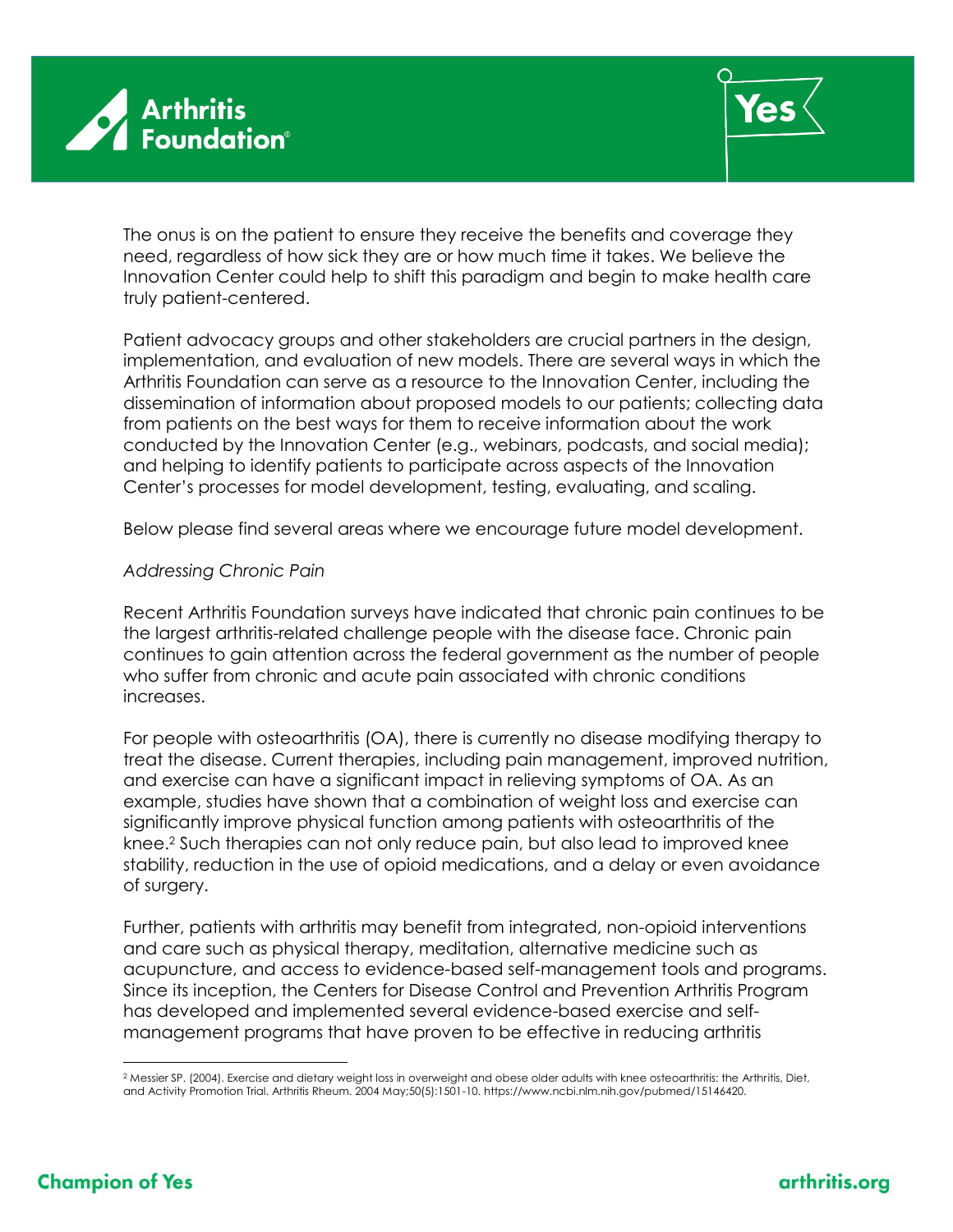



symptoms. These include *Walk with Ease* and *EnhanceFitness*, which help tailor exercise programs to a person's disease state. Online tools such as the Arthritis Foundation's *Your Exercise Solution* have broadened the potential reach and impact by allowing patients to design their own exercise programs to suit their needs. We encourage the Innovation Center to incorporate these programs into any models that seek to coordinate care and address pain.

### *Physician Specialty Models*

The Arthritis Foundation is working with the American College of Rheumatology on the development of a rheumatoid arthritis-specific Alternative Payment Model (APM) for rheumatologists as an additional option for payment outside of the Merit-Based Incentive Payment System (MIPS). This effort would reflect the wide-ranging role rheumatologists play over time in the treatment of rheumatoid arthritis (RA). The American College of Rheumatology's APM would also divide payment into diagnoses as well as ongoing care according to severity of disease. Rheumatoid arthritis is complex and difficult to treat, and an RA-specific APM is vital to ensuring the health care needs of people with arthritis are met as CMS continues to shift care delivery from paying for volume to paying for value.

### *Coordinated Care*

One of the most important factors for patients with arthritis to remain healthy and prevent joint degeneration is adherence to prescribed treatments. While low adherence is not unique to the arthritis community, it remains a persistent problem that warrants further attention. Some examples of nonadherence include taking an incorrect medication dose, taking the medication at the wrong time, failing to fill a prescription, or missing scheduled visits with a health care provider. However, there are myriad reasons patients fail to adhere to their treatment regimen; from extensive focus groups, surveys, and interviews with patients, we know some of the reasons include high out-of-pocket costs, mail delivery failures, confusing or overwhelming information at the point of care, and feeling well enough to reduce their dose. Among patients with rheumatoid arthritis, studies have shown low adherence is associated with increased disease activity and progression.<sup>3</sup> Increasing the focus on patient-provider relationships and shared decision-making may enhance patient adherence to treatments. The use of digital tools to map the arthritis patient's journey – in between visits to his or her provider – can also facilitate improved adherence and better outcomes. These contextual factors are important for policymakers to

 $\overline{a}$ 

<sup>3</sup> Waimann, CA et al. (2013). Electronic monitoring of oral therapies in ethnically diverse and economically disadvantaged patients with rheumatoid arthritis: consequences of low adherence. Arthritis Rheum. 2013 Jun; 65(6): 1421–1429 . https://www.ncbi.nlm.nih.gov/pmc/articles/PMC3691007/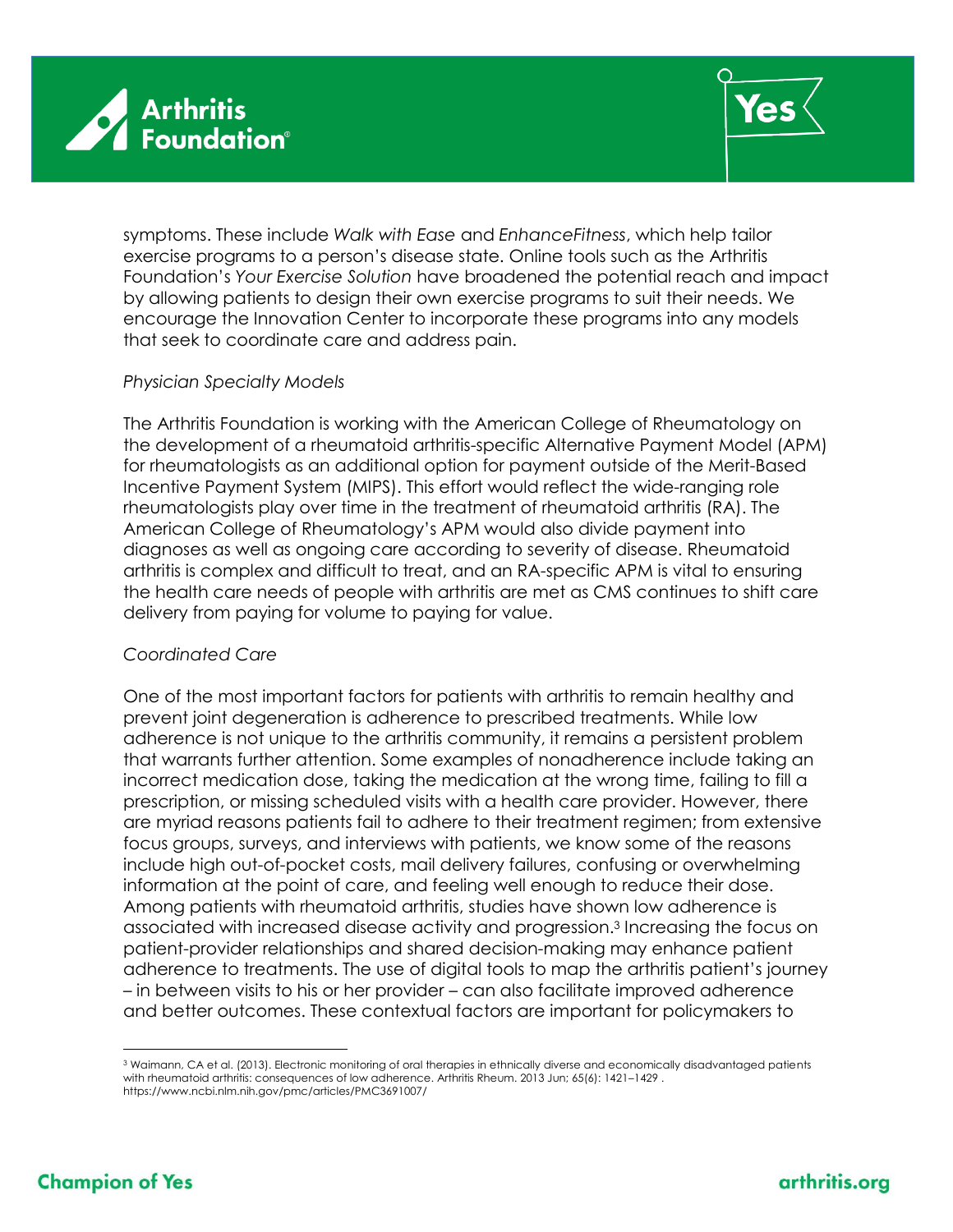



understand as they design drug adherence policies, and further highlights the importance of patient engagement.

We also support integration of care for people with chronic disease who also suffer from behavioral health disorders. Multiple studies have shown that people with arthritis have higher levels of depression and anxiety. In fact, a Centers for Disease Control and Prevention (CDC) study found that 1 in 3 people with arthritis age 45 years or older suffer from depression and anxiety. However, only half of respondents with mental health issues had sought treatment. Untreated depression and anxiety can have a significant impact on the level of disability and functional limitations among people with arthritis. Due to the association between pain and depression, self-management programs that seek to help patients cope with pain are an important component to integrating behavioral and physical health care. Physical activity is also an important component to overall management of arthritis, and likewise can have an impact on mental health. As stated previously, the CDC Arthritis Program provides grants to fund evidence-based physical activity and selfmanagement programs. We recommend scaling these programs to a broader geographic area and making them a covered benefit for Medicare beneficiaries.

### *Integrating Value Frameworks*

The Arthritis Foundation also encourages the Innovation Center to incorporate value frameworks into existing models that can further facilitate moving the health care system from paying for volume to paying for value. Coupled with improved shared decision-making, value frameworks have the potential to truly place the patient at the center of health care. Patients may define value and quality differently than a physician, researcher, or policymaker, and ultimately health care should seek to meet the values of patients. Therefore, patients must be at the center of conversations about designing and implementing value models.

The Arthritis Foundation has been a stakeholder in multiple value framework projects, including the patient-perspective value framework released jointly by Avalere and *FasterCures* earlier this year. <sup>4</sup> Work on a second iteration of this framework is ongoing. At the time, comments the Arthritis Foundation submitted on the draft framework noted there are currently many good Patient Reported Outcome (PRO) tools reflective of disease activity, treatment response, and other important outcomes, but no consensus or standard reporting form that rheumatologists or orthopedic surgeons use. We also applauded the model for utilizing measures aside from quality adjusted life-years (QALY) and emphasized that population-based assessments that fail to

 $\overline{a}$ 

<sup>4</sup> *See* http://avalere.com/expertise/life-sciences/insights/avalere-health-and-fastercures-release-version-1.0-of-the-patient-perspecti